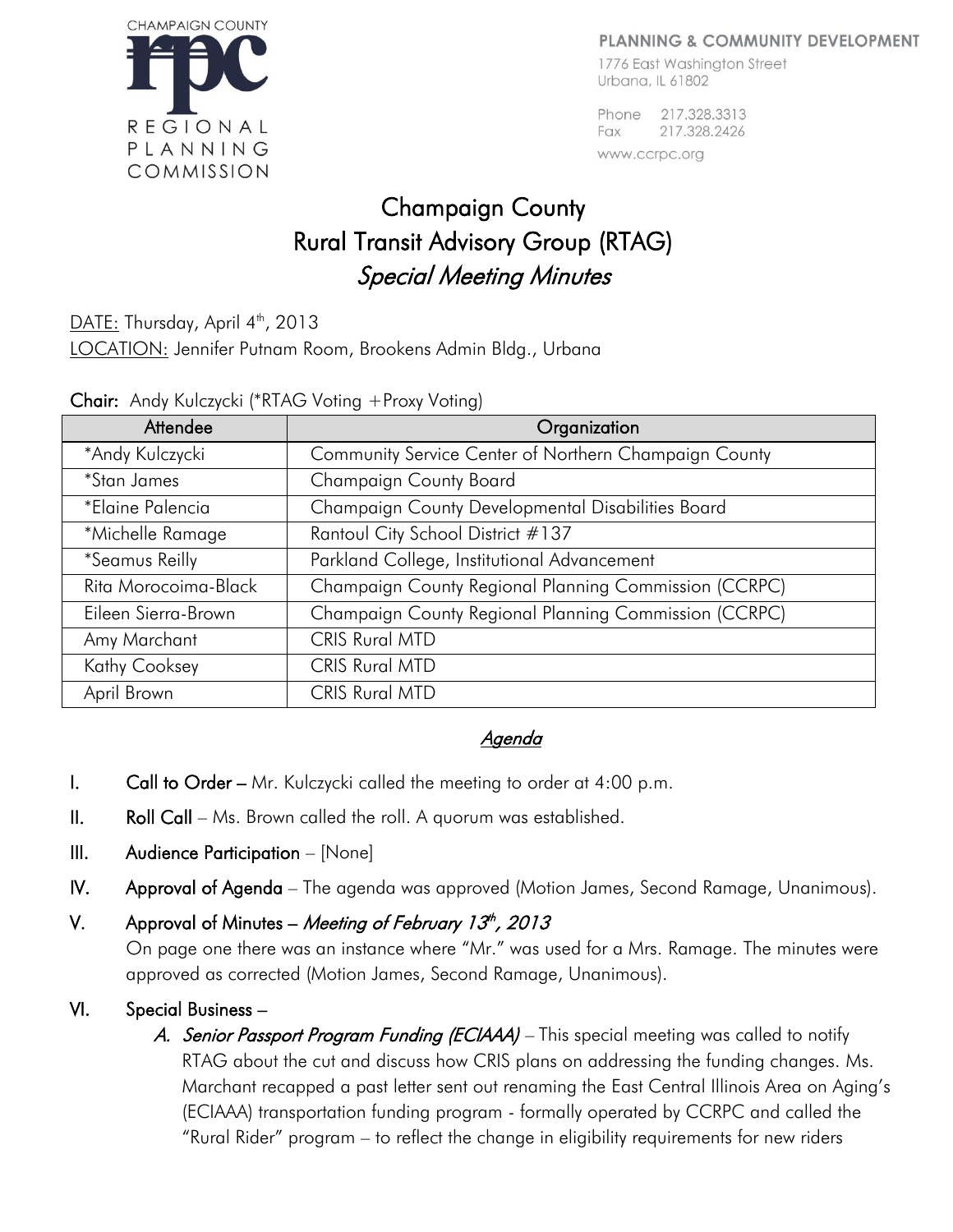register as demand of existing registered seniors was out pacing the level of this funding source. [Seamus Reilly arrived here and checked-in after roll call.]

Since February RTAG meeting, CRIS received a notice from ECIAAA that federal spending sequester cut would result in a temporary stopping Champaign County's (approximately \$21,751) funded Senior Passport Program. This program allowed seniors to pay a suggested donation fare of \$2. Additionally, this ECIAAA grant cut will reduce the ability of Champaign County to pull down federal transportation grant funding, i.e. Section 5311, because it was used as a local match source. Therefore, there will be an increased reliance on using IL Downstate transportation funding as the sole local match for operating rural transit in Champaign County. In the handouts, CRIS sent a letter to the riders notifying them about the change. CRIS plans on continuing to allow seniors to pay at the discounted public fare rate of \$2 to C-U, but now these trips will be counted toward public trip totals starting on March 1<sup>st</sup>. Ms. Marchant was notified yesterday by ECIAAA that the senior transportation funding statewide would be a permanent ended for this grant source.

Ms. Sierra inquired how that would impact the overall funding levels. Ms. Cooksey responded that for each dollar received from ECIAAA grant, CRIS was able to leverage .65 cents of IL Downstate funding, and in order to make up for this gap – more state funding will have to be utilized as not all of the state funding was utilized last year, and CRIS will explore additional ways of increasing revenues, for example service contract revenue. IL Downstate works as the safety net for local match – even thought it would be more beneficial to utilize it for purchasing needed vehicles.

Ms. Black inquired if Ms. Marchant had received the email from Stephanie Holderfield regarding senior transportation. Ms. Marchant indicated she had received it and apparently she had thought a deviated fixed route to Mahomet existed, but that there is interest in a bus stop being established.

B. General Public Transit Service Update - Ms. Black reported that the new intergovernmental agreement for FY13 was finally approved by IDOT-DPIT and adopted by the Champaign County Board. This document had to be updated in order for signature authority to be change back to the Champaign County, in order for reimbursement payments for rural public transit services to be processed. In addition to this change, Ms. Black pointed out a handout listing *Rural Public Transit Service Parameters* required by IDOT-DPIT to reflect the grant application CRIS submitted for FY13 on behalf of Champaign County. While, Champaign's system had been following the guidance provided during the ICCT Primer Process – with prioritized rural public transit to service the greatest need areas, based on completed surveys - IDOT-DPIT clarified that guidance was for only the initial year of service, because the funding levels awarded after the initial year was based on population with the rural general public transit was countywide (non-urbanized) operating 7am to 5pm; regardless of rolling stock capacity. Ms. Black quoted IDOT-DPIT as stating that Champaign County as the Grantee is responsible for ensuring the service is in compliance with the application submitted.